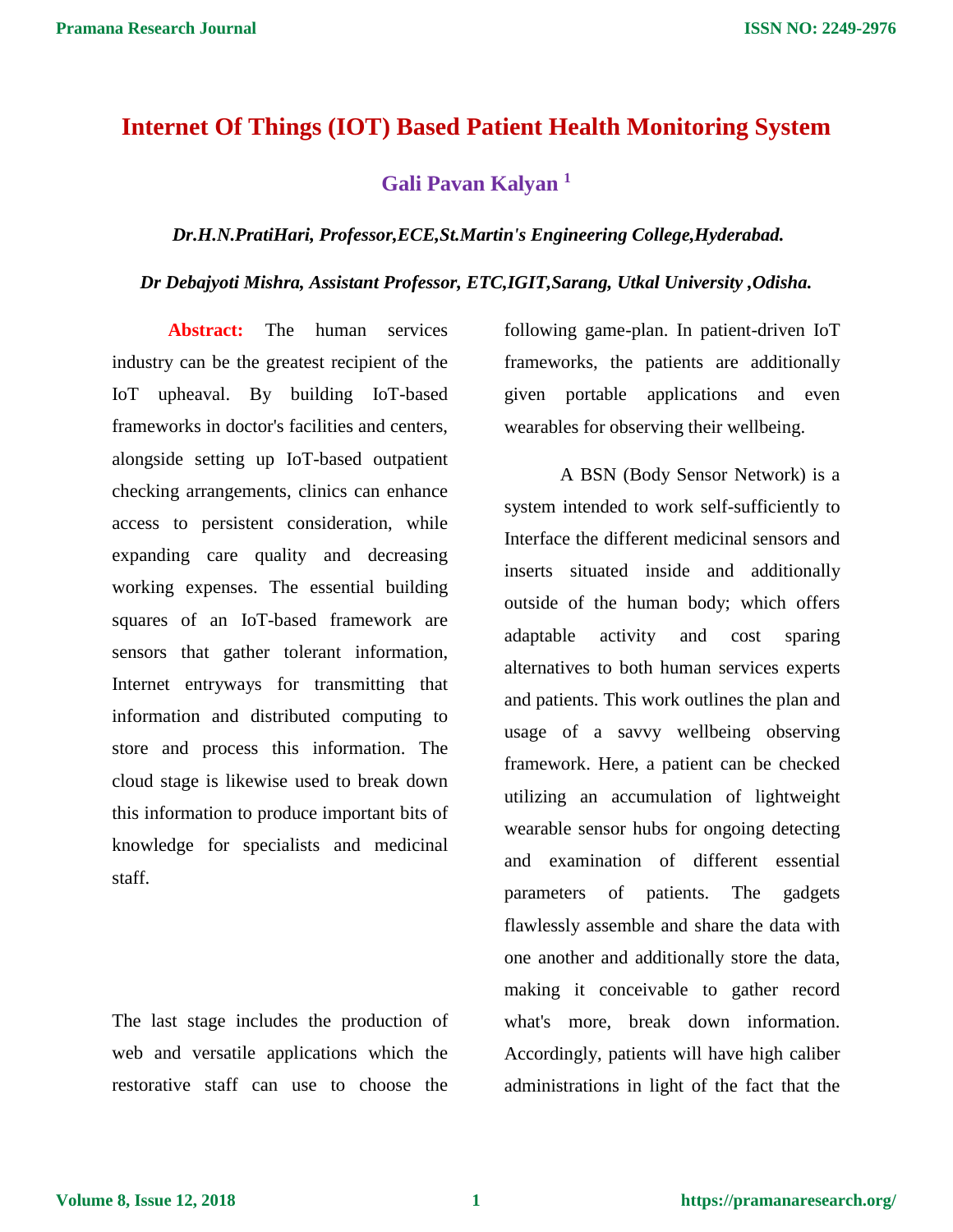framework underpins therapeutic staff by giving the ongoing information gathering, by taking out the manual information gathering and by empowering the checking of gigantic quantities of patients.

**Key word:** Arduino (ATMEGA328), Iot(esp8266),Temperature module, Body sensor network.

# **Introduction**

A BSN (Body Sensor Network) is an uncommon reason arrange intended to work independently to interface with different medicinal sensors and inserts situated inside and outside of the human body. Presenting it in restorative checking will offer adaptability of activity and cost sparing alternatives to both social insurance experts and patients. They diminish client uneasiness and improve portability. Applications in this class incorporate checking of the human physiological information, following and checking of the patients inside a healing facility, tranquilize organization in healing facilities and so on. Vitals signs are utilized to gauge body's essential capacities which can be useful for checking general soundness of a man. The principle vision of the social insurance

industry is to give better social insurance to every one of the general population anyplace and whenever in the world. This ought to be done in a more patient inviting and monetary way. Consequently to expand the patient consideration productivity, there is a need to enhance the patient checking gadgets. The restorative present reality faces two issues in understanding checking; initially, the need of human services suppliers what's more, guardians to be available at the bedside of the patient and second is that the patient is confined to quaint little inn wired to expansive machines. With the end goal to accomplish adaptable and amicable patient consideration, the previously mentioned issues ought to be comprehended and as the The most recent couple of decades have seen a consistent increment in future in numerous parts of the world prompting a sharp ascend in the quantity of elderly individuals. An ongoing report from Joined Nations anticipated that there will be 2 billion (22% of the total populace) more seasoned individuals by 2050. In expansion, inquire about shows that about 89% of the matured Individuals are probably going to

## **Fig (1): Iot communication system**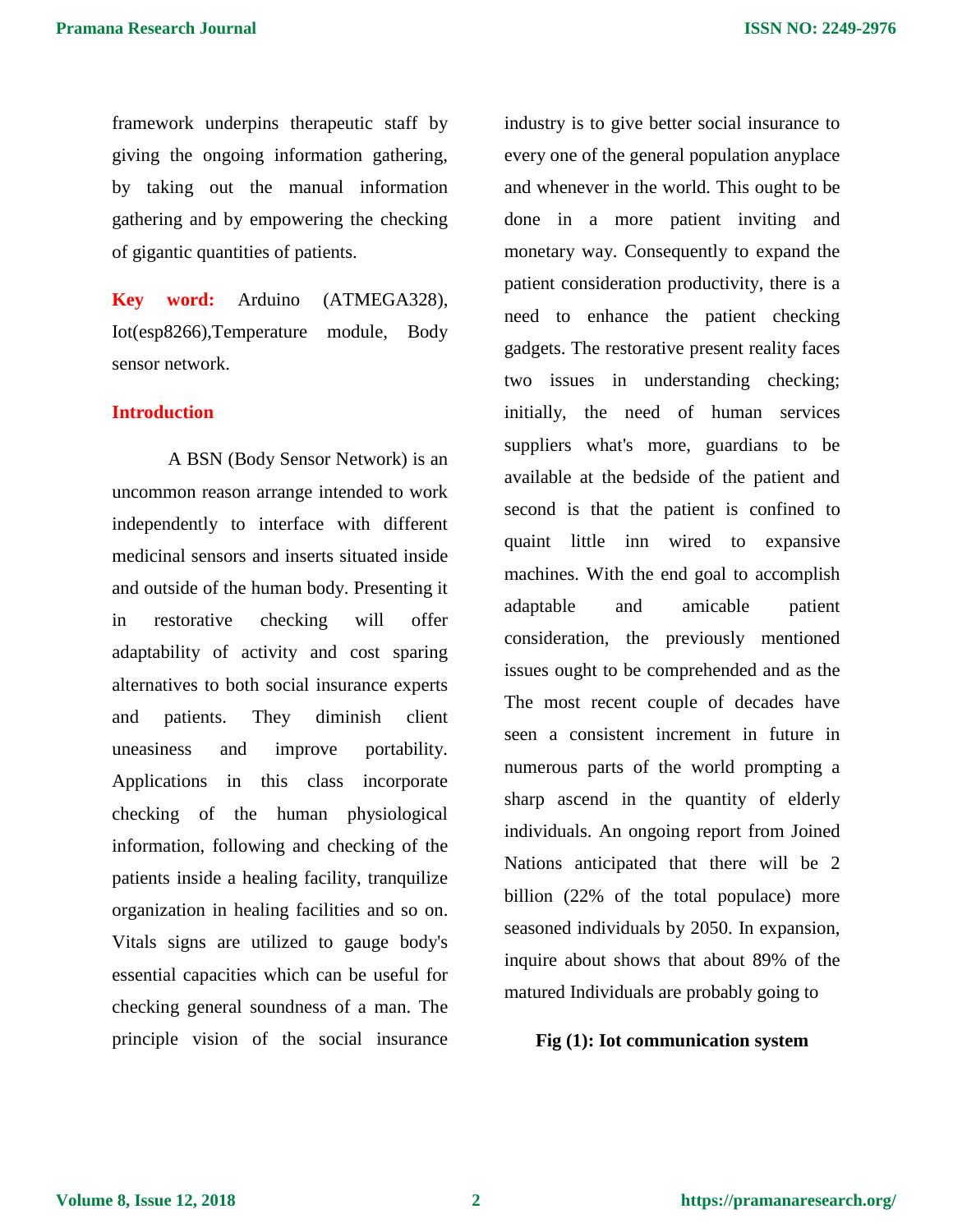

live autonomously. In any case, medicinal inquire about reviews discovered that about 80% of the matured individuals more established than 65 experiences something like one ceaseless ailment making many matured individuals experience issues in taking consideration of themselves. In like manner, giving a better than average nature of life for matured individuals has turned into a genuine social test right then and there. The quick multiplication of data and correspondence advancements is empowering creative social insurance arrangements and instruments that indicate guarantee in tending to the previously mentioned difficulties. Presently, Internet of Things (IoT) has turned out to be a standout amongst the most amazing correspondence standards of the 21th century. In the IoT condition, all articles in our every day life moved toward becoming part of the web because of their correspondence and figuring capacities (counting small scale

controllers, handsets for computerized correspondence).

# **Literature Survey:**

In the existing system, we use active network technology to network various sensors to a single PMS. Patients' various critical parameters are continuously monitored via single PMS and reported to the Doctors or Nurses in attendance for timely response in case of critical situations. The sensors are attached to the body of the patients without causing any discomfort to them. In this PMS we monitor the important physical parameters like body temperature, ECG, heart beat rate and blood pressure using the sensors which are readily available. Thus, the analog values that are sensed by the different sensors are then given to a microcontroller attached to it. The microcontroller processes these analog signal values of health parameters separately and converts it to digital values using ADC converter. Now, the digitalized values from more than one microcontroller are sent to the Central PMS. Each of the sensors attached microcontroller with a transceiver will act as a module which has its own unique ID. Each module transmits the data wirelessly to the gateway attached to the PC of the Central PMS. The gateway is attached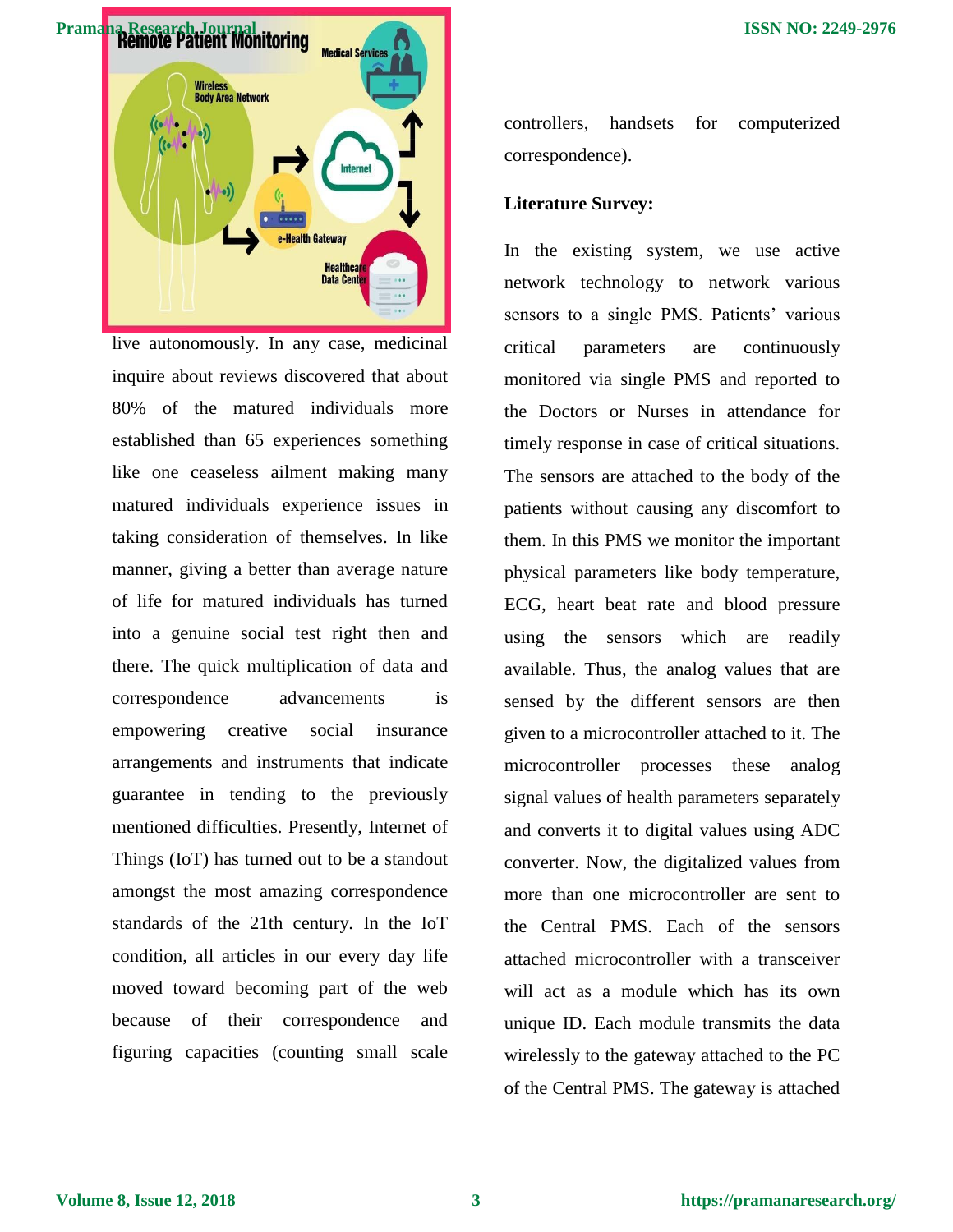to the PC i.e. Central PMS which is situated in the medical center, is capable for selecting different patient IDs and allowing the gateway to receive different physical parameter values the patient specified by the ID.



Fig.1 System representation

**Fig (2): Block diagram of Internet of things (Iot) based patient health monitoring system**

# **Arduino**

Arduino is an open-source electronics platform based on easy-to-use hardware and software. [Arduino boards](https://www.arduino.cc/en/Main/Products) are able to read inputs - light on a sensor, a finger on a button, or a Twitter message and turn it into an output - activating a motor, turning on an LED, publishing something online. You can tell your board what to do by sending a set of instructions to the microcontroller on the board. To do so you use the [Arduino programming](https://www.arduino.cc/en/Reference/HomePage)  [language](https://www.arduino.cc/en/Reference/HomePage) (based on [Wiring\)](http://wiring.org.co/), and [the](https://www.arduino.cc/en/Main/Software)  [Arduino Software \(IDE\),](https://www.arduino.cc/en/Main/Software) based on [Processing.](https://processing.org/)

Over the years Arduino has been the brain of thousands of projects, from everyday objects to complex scientific instruments. A worldwide community of makers - students, hobbyists, artists, programmers, and professionals - has gathered around this open-source platform, their contributions have added up to an incredible amount of [accessible](http://forum.arduino.cc/)  [knowledge](http://forum.arduino.cc/) that can be of great help to novices and experts alike.

Arduino was born at the Ivrea Interaction Design Institute as an easy tool for fast prototyping, aimed at students without a background in electronics and programming. As soon as it reached a wider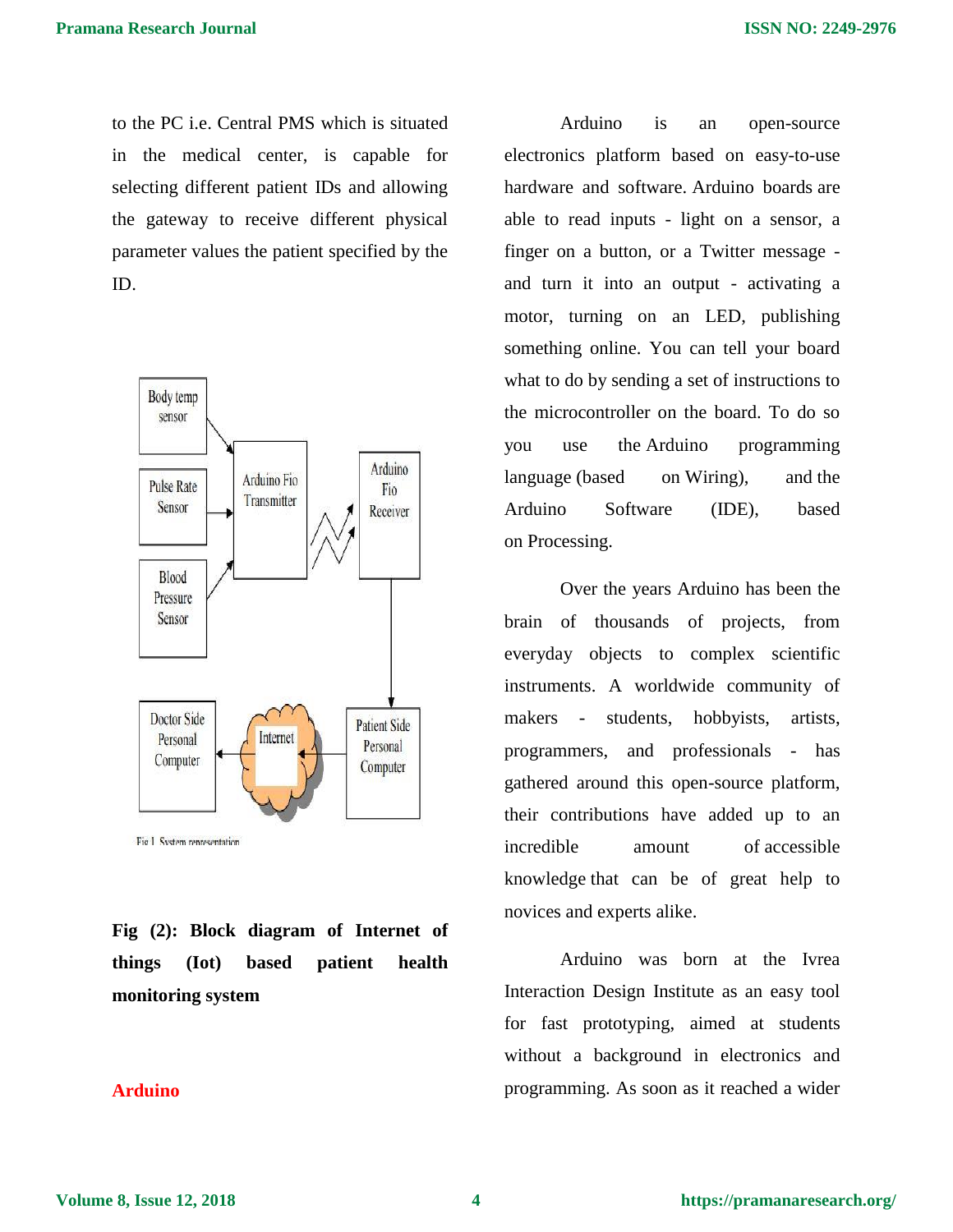community, the Arduino board started changing to adapt to new needs and challenges, differentiating its offer from simple 8-bit boards to products for IoT applications, wearable, 3D printing, and embedded environments. All Arduino boards are completely open-source, empowering users to build them independently and eventually adapt them to their particular needs. The [software,](https://www.arduino.cc/en/Main/Software) too, is open-source, and it is growing through the contributions of users worldwide.

# **Features of the Arduino UNO:**

- Microcontroller: ATmega328
- Operating Voltage: 5V
- Input Voltage (recommended): 7- 12V
- Input Voltage (limits): 6-20V
- Digital I/O Pins: 14 (of which 6 provide PWM output)
- Analog Input Pins: 6
- DC Current per I/O Pin: 40 mA
- DC Current for 3.3V Pin: 50 mA
- Flash Memory: 32 KB of which 0.5 KB used by bootloader
- SRAM: 2 KB (ATmega328)
- EEPROM: 1 KB (ATmega328)
- Clock Speed: 16 MHz



# **Fig (3): Arduino base board**

### **IOT (ESP8266)**

As Internet of Things is quickly becoming a reality, it is intriguing more and more developers as well as prospective users. In a simplistic view, IoT can be seen as a sophisticated network of things. Things that are not just typical computers or mobile phones or machines but the things like doorlock, diapers, watches or anything you believe in to make life smarter and easier. It is excellent combination of multiple technologies to enable better life. The Internet of Things is the collection of objects on the [internet](http://www.engineersgarage.com/articles/what-is-internet-history-working) or network that humans rely on to make their lives easier.

Espressif's ESP8266EX delivers highly integrated Wi-Fi SoC solution to meet users' continuous demands for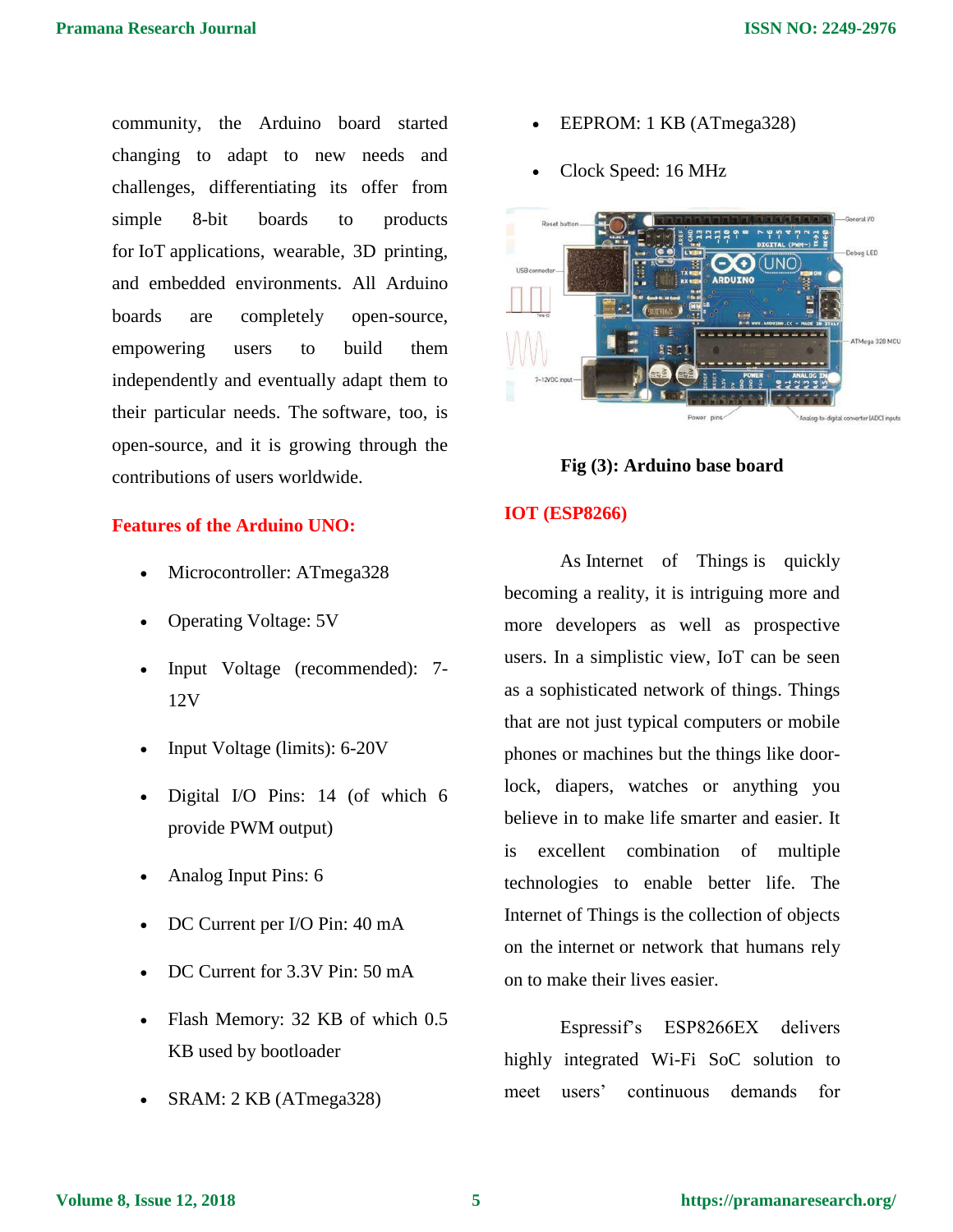efficient power usage, compact design and reliable performance in the Internet of Things industry. With the complete and selfcontained Wi-Fi networking capabilities, ESP8266EX can perform either as a standalone application or as the slave to a host MCU. When ESP8266EX hosts the application, it promptly boots up from the flash. The integrated highspeed cache helps to increase the system performance and optimize the system memory. Also, ESP8266EX can be applied to any microcontroller design as a Wi-Fi adaptor through SPI / SDIO or I2C / UART interfaces. ESP8266EX integrates antenna switches, RF balun, power amplifier, low noise receive amplifier, filters and power management modules. The compact design minimizes the PCB size and requires minimal external circuitries. Besides the Wi-Fi functionalities, ESP8266EX also integrates an enhanced version of Tensilica's L106 Diamond series 32-bit processor and on-chip SRAM. It can be interfaced with external sensors and other devices through the GPIOs. Software Development Kit (SDK) provides sample codes for various applications.



#### Fig (4): Iot communication network

### **WI-FI Protocol**

- $\div$  802.11 b/g/n support
- $\div$  2 x Wi-Fi interface, supports infrastructure BSS Station mode / P2P mode / SoftAP mode support
- Hardware accelerators for CCMP (CBC-MAC, counter mode), TKIP (MIC, RC4), WAPI (SMS4), WEP (RC4), CRC
- $\div$  802.11n support (2.4 GHz)
- $\bullet$  Supports MIMO 1×1 and 2×1, STBC, and 0.4 μs guard interval
- WMM
- UMA compliant and certified
- Antenna diversity and selection (software managed hardware)
- Configurable packet traffic arbitration (PTA) with dedicated slave processor based design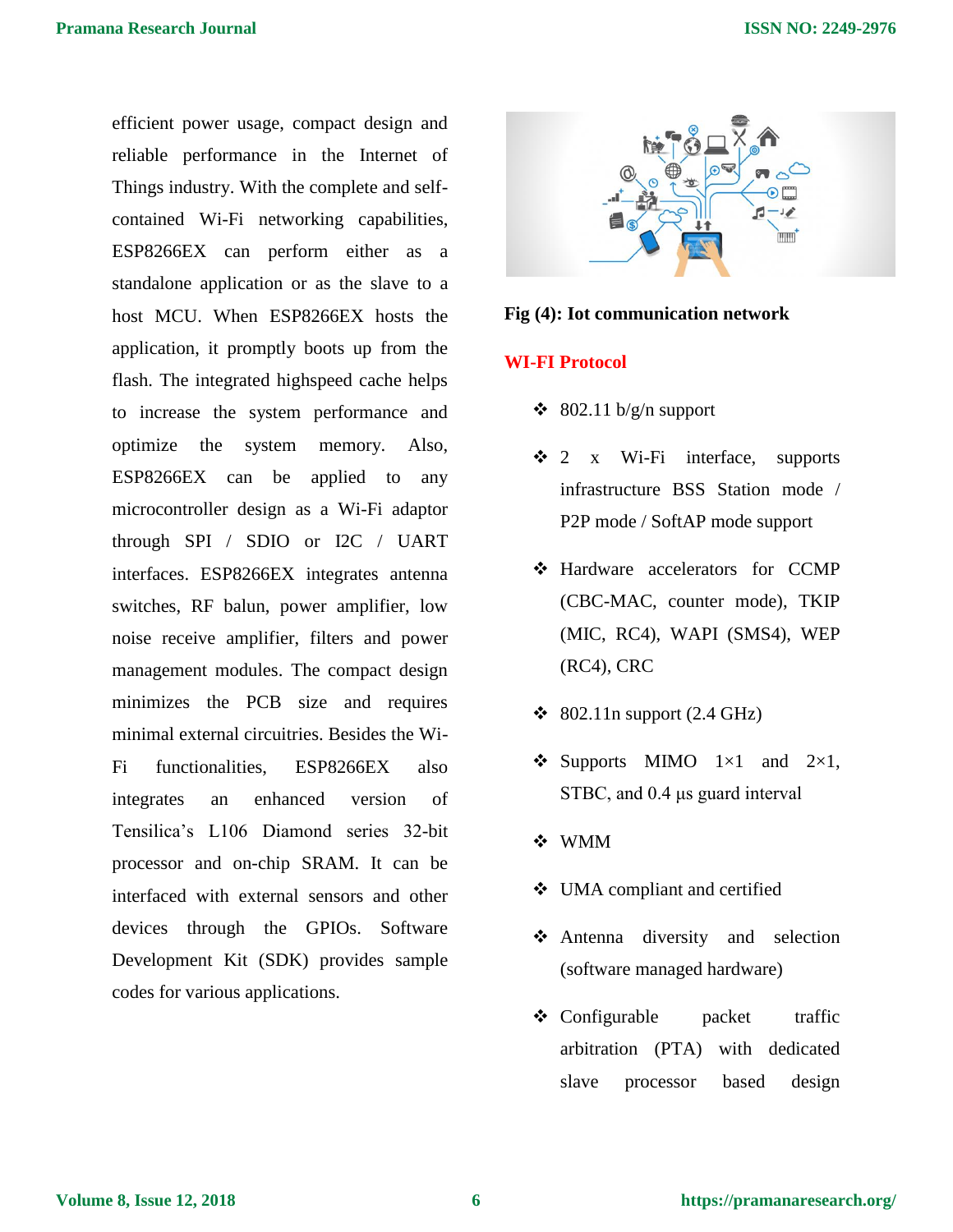provides flexible and exact timing Bluetooth co-existence support for a wide range of Bluetooth Chip vendor.

# **Applications**

- $\div$  Home appliances
- ❖ Home automation
- $\div$  Smart plugs and lights
- Mesh network
- Industrial wireless control
- Baby monitors
- ❖ IP cameras
- ❖ Sensor networks
- Wearable electronics
- Wi-Fi location-aware devices
- $\div$  Security ID tags
- Wi-Fi position system beacons



**Fig (5): Iot hardware module and pin out** 

**1. Temperature sensor (LM35) -** It is a sensor used to measure temperature. The LM35 series are precision integrated circuit temperature sensors, whose output voltage is linearly proportional to the Celsius (Centigrade) temperature. It measures temperature more accurately than thermostats. It is sealed and does not undergo oxidation. It does not require output voltage to be amplified.



**Fig (6): lm35 pin out**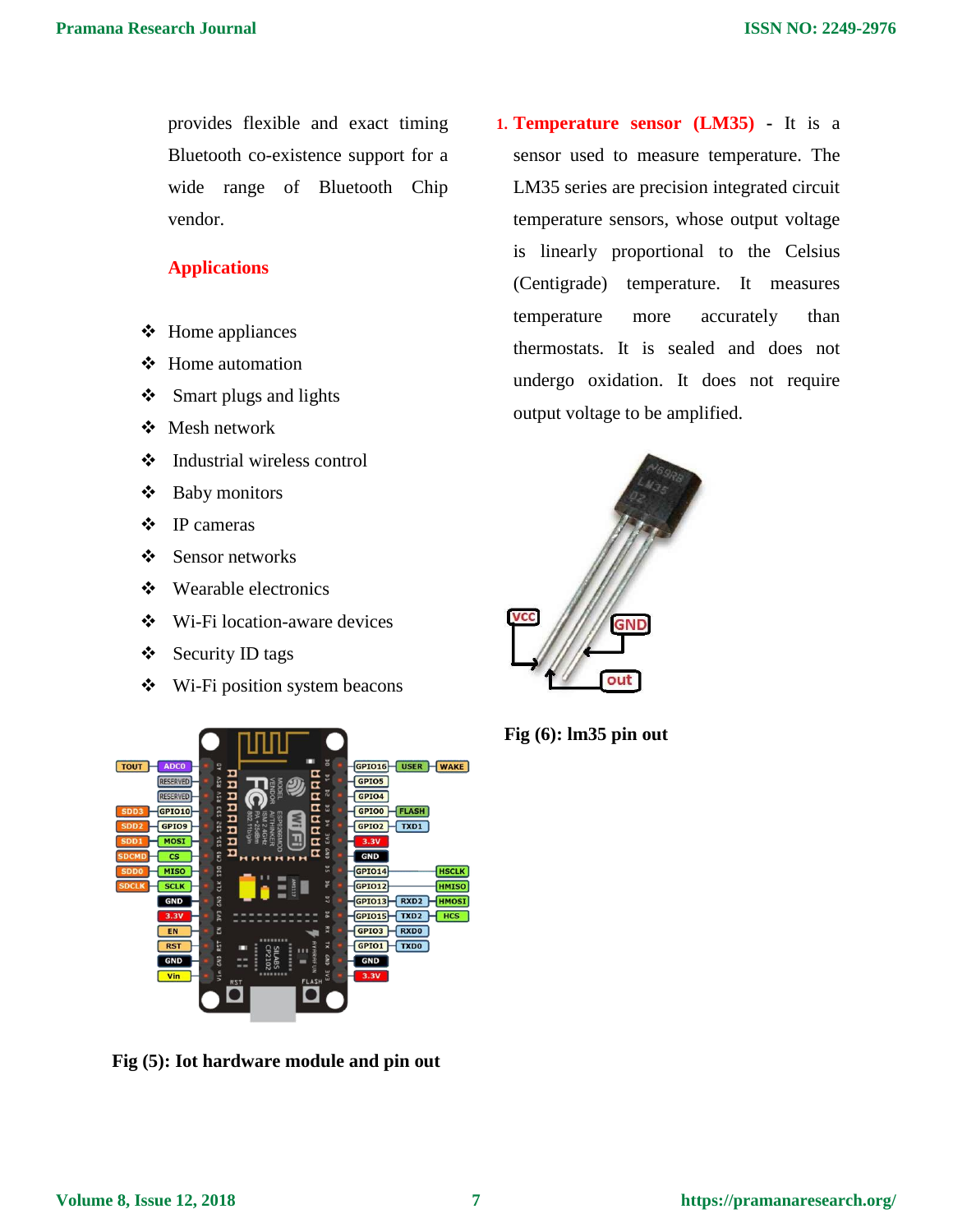**Heart Beat Sensor** – This is used to monitor the amount of oxyhaemoglobin. It measures the heartbeat per time, conveyed in Bpm( bits per minute). This technique is used to measure heart rate since change in blood volume is synchronous to heart beat



# **Fig (7): Heart beat sensor module**

# **16x2 LCD:**

• LCD stands for Liquid Crystal Display. LCD is finding wide spread use replacing LEDs (seven segment LEDs or other multi segment LEDs) because of the following reasons



1. The declining prices of LCDs.

2. The ability to display numbers, characters and graphics. This is in contrast to LEDs, which are limited to numbers and a few characters.

3. Incorporation of a refreshing controller into the LCD, thereby relieving the CPU of the task of refreshing the LCD. In contrast, the LED must be refreshed by the CPU to keep displaying the data. Ease of programming for characters and graphics LCD screen consists of two lines with 16 characters each. Each character consists of 5x7 dot matrix. Contrast on display depends on the power supply voltage and whether messages are displayed in one or two lines. For that reason, variable voltage 0-Vdd is applied on pin marked as Vee. Trimmer potentiometer is usually used for that purpose. Some versions of displays have built in backlight (blue or green diodes). When used during operating, a resistor for current limitation should be used (like with any LE diode).



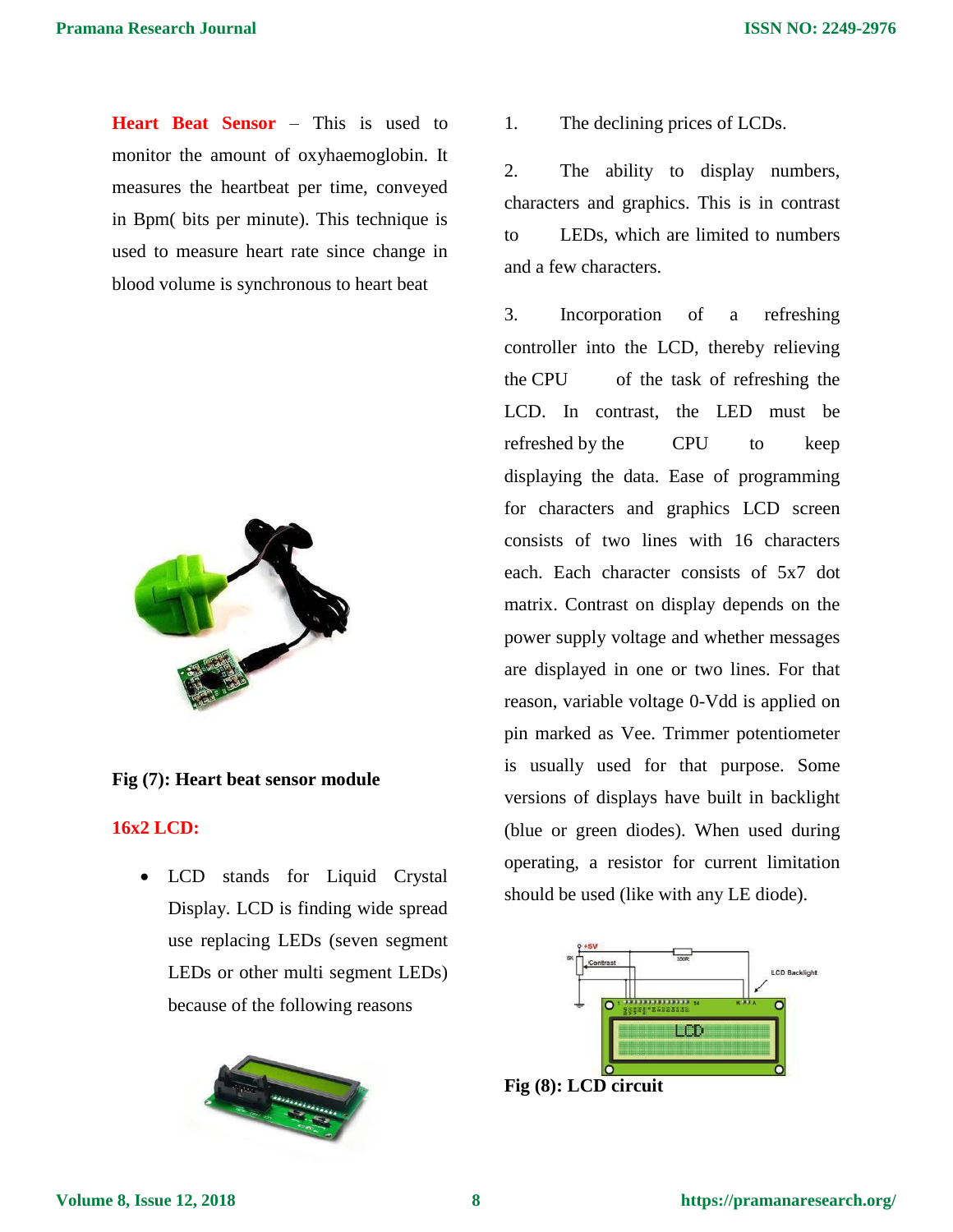# **IOT Applications and Applications of this project**

This is an important [sensor based](https://www.projectsof8051.com/sensor-based-projects/)  [project](https://www.projectsof8051.com/sensor-based-projects/) which has the latest technology implemented in it. And it has many applications & advantages as mentioned below.

1) IOT Healthcare is the most demanding field in the medical area. This project is for, elderly person in our home. Also for the senior citizen living alone or living with 1 or 2 members. This project really proves helpful when family members need to go out for some emergency work.

2) Disable patients can use this project. Disable patients who find it really difficult to go to doctors on daily basis or for those patients who need continuous monitoring from the doctor.

# **Advantage of this project**

1) IOT Monitoring proves really helpful when we need to monitor & record and keep track of changes in the health parameters of the patient over the period of time. So with the IOT health monitoring, we can have the database of these changes in the health parameters. Doctors can take the reference of these changes or the history of the patient while suggesting the treatment or the medicines to the patient.

2) Hospital stays are minimized due to Remote Patient Monitoring.

3) Hospital visits for normal routine checkups are Minimized.

4) Patient health parameter data is stored over the cloud. So it is more beneficial than maintaining the records on printed papers kept in the files. Or even the digital records which are kept in a particular computer or laptop or memory device like pen- drive. Because there are chances that these devices can get corrupt and data might be lost. Whereas, in case of IOT, the cloud storage is more reliable and does have minimal chances of data loss.

# **Future development**

We can add a GPS module in IOT patient monitoring using Arduino Uno and WiFi module project. This GPS module will find out the position or the location of the patient using the longitude and latitude received. Then it will send this location to the cloud that is the IOT using the Wi-Fi module. Then doctors can find out the position of the patient in case they have to take some preventive action.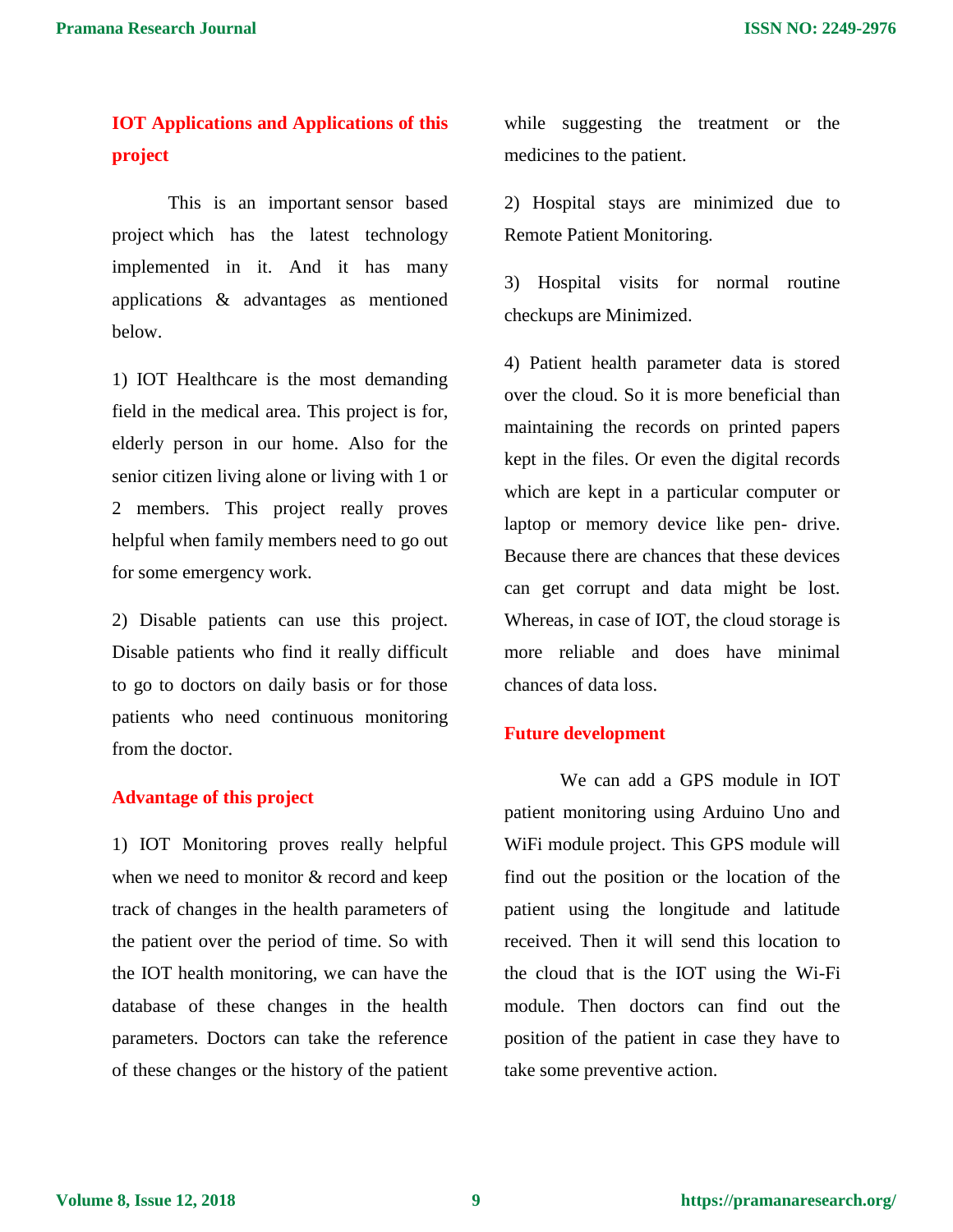# **Conclusion:**

IOT platform provides a simple environment to connect the hardware devices through the cloud and users. Then by using IOT we can make any type of devices by different type of sensors and modules. This project is useful for Patient who required regular check the parameters. The previous data storage facility provides to the doctors to better treatment environment by this friendly device. The simpler working and Mobile app GUI provides the friendly connection between the devices to users. As device also provides the location updates, body condition status and medicine alerts, it is very useful for take care the patients by doctors and relatives. Finally we can say, this is a complete healthcare device.

# **References**

[1] MoeenHassanalieragh; Alex Page ; TolgaSoyata; Gaurav Sharma ; Mehmet Aktas; Gonzalo Mateos; BurakKantarci; SilvanaAndreescu ,"Health Monitoring and Management Using Internet-of-Things (IoT)Sensing with Cloud-Based Processing: Opportunities and Challenges", 2015

[2] M. Shamim, Ghulam Muhammad, "Cloud-assisted Industrial Internet of Things (iiot) – Enabled framework for health monitoring", 2016

[3] H. S. Park, H. M. Lee, HojjatAdeli, I. Lee, "2006",A New Approach for Health Monitoring of Structures: Terrestrial Laser Scanning

[4] Nicola Bui, Michele Zorzi, "Health care applications: a solution based on the internet of things", 2011

[5] Min Chen, Yujun Ma, Jeungeun Song, Chin-Feng Lai, Bin Hu, "Smart Clothing: Connecting Human with Clouds and Big Data for Sustainable Health Monitoring", 2016

[6] In Lee, Kyoochun Lee, "The Internet of Things (iot): Applications, investments, and challenges for enterprises", 2015

[7] Hongyang Zhang; JunqiGuo; Xiaobo Xie; RongfangBie; Yunchuan Sun, "Environmental Effect Removal Based Structural Health Monitoring in the Internet of Things", 2013

[8] Junaid Mohammed; Chung-Horng Lung; Adrian Ocneanu; AbhinavThakral; Colin Jones; Andy Adler, "Internet of Things: Remote Patient Monitoring Using Internet Services and Cloud Computing", 2014